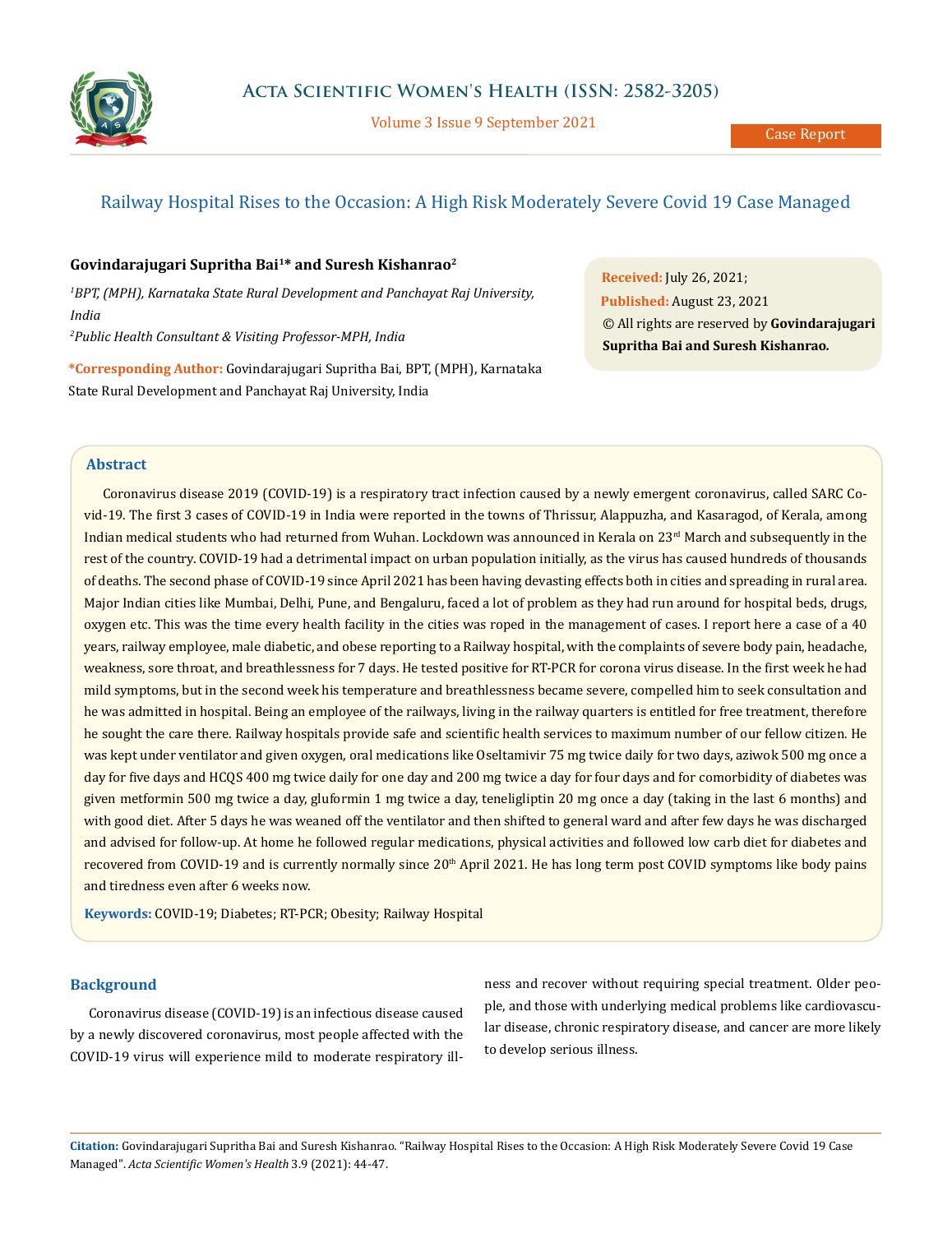The catastrophic second wave of COVID-19 ravaging the country has left Bengaluru battered, with its active caseload hovering over 3.5 lakhs on May 9<sup>th</sup> 2021, the figure is three times that of Delhi and six times that of Mumbai. Irrefutably, the worst affected metro city in the second wave, Bengaluru has left its citizens scrambling for beds, oxygens and other medical supplies. BBMP has taken over the responsibility of allotting beds even in private hospitals. Many hospitals in Bengaluru stopped admitting COVID-19 patients directly. Shortage of anti-viral drugs, oxygen and other supportive equipment like thermometers and Pulse oximeters had become scarce commodities. Sustaining the fight against COVID-19 the Indian railways made an all-out effort to supplement the health care efforts of Government of India. Railway hospitals were converted into COVID hospitals by ensuring provision of ventilators,  $O_2$  cylinders, arrangement for disposal of biological wastes, dedicated separate entry and exit  $[1]$ . Indian railway hospitals have a very well-placed administrative hierarchy from top office to field level, with well planned, organized, motivated, coordinated and controlled health care delivery system with vast infrastructure and skilled and committed man power resources. The Indian Railways Health system set up has a total 586 health units and 125 Railway hospitals having 13963 indoor beds, 2506 doctors and 54337 health care workers. The health care services of railway hospitals are responsible for providing comprehensive health care to the serving railway employees, retired railway employees and their dependents as well as other categories of staff such as contractors, vendors and licensed porters. Indian Railways adopted multipronged strategy to fight COVID-19 by mid-May 2020. They have deployed more than 2500 doctors and 35000 paramedic staff to meet the COVID-19 challenge in a phased manner. In Railway hospitals around 5000 beds in 17 dedicated hospitals and 33 hospital blocks have been identified and dedicated for treatment of COVID-19 patients. The health care facilities of Indian railways are spread all over the country to serve railway beneficiaries. It has a three-tier system of health care facilities which includes health units meant for providing primary level health care, sub-divisional and divisional hospitals with specialty services for providing secondary health care, and then there are tertiary level health care facilities with specialty and super-specialty care. Railway board has designated some railway hospitals as Dedicated COVID-19 Hospitals or Dedicated COVID Block of railway hospitals. As per guidelines of MoH&FW, GoI, Railway board designated certain beds in identified facilities for care of COVID patients in Railway hospitals [2].

#### **Introduction**

The novel coronavirus 2019 (COVID-19) also known as severe acute respiratory syndrome coronavirus 2 (SARS-CoV-2) is an enveloped, non-segmented positive-sense RNA virus belonging to the beta-coronaviridae family [1]. The World Health Organization declared it as a Public Health Emergency of International Concern on 30 January 2020, and later declared it as a pandemic on 11 March 2020  $[2]$ . As of 1<sup>st</sup> June, more than 170 million cases have been confirmed, with more than 3.55 million confirmed deaths, it is declared as one of the deadliest pandemics in history.

As per MOH and FW GOI, India from 3 January 2020 to July 7, 2021, had 30,663,665 confirmed cases of COVID-19 with 404,211 deaths, highest number of cases in a day were 4,14,188 reported on 7th may 2021 and since then there is a continuous decline in daily cases. Currently, India reports 11% of new COVID cases reported globally and 32 daily cases per million population [3]. In Karnataka confirmed cases are 28,62,338 and deaths are 35,601 and in Bangalore Urban there are 1217507 confirmed cases and 15702 deaths [4].

Symptoms of coronavirus are highly variable, ranging from none to life-threateningly severe, COVID-19 affects different people in different ways, most infected people will develop mild to moderate illness and recover without hospitalization. Most common symptoms are fever, dry cough, tiredness, and less common symptoms are aches, sore throat, diarrhea, conjunctivitis, headache, loss of taste or smell and serious symptoms includes difficulty breathing or shortness of breath, chest pain or pressure, loss of speech or movement. It is transmitted when people breathe in air contaminated by droplets and small airborne particles, person to person close contact, and touching surface or object with the virus on it. Preventing measures include social distancing, wearing face masks in public and ventilation and air filtering, hand washing, covering one's mouth when sneezing or coughing, disinfecting surfaces and monitoring and self-isolation for people exposed or symptomatic and vaccines have also been taken.

### **Case Presentation**

A 40-year-old railway employee, from Bangalore male, with a medical history of obesity for 4 years and diabetes past 6 months reported symptoms of severe body pains, headache, weakness, sore throat, and breathlessness admitted in Railway hospital in

**Citation:** Govindarajugari Supritha Bai and Suresh Kishanrao*.* "Railway Hospital Rises to the Occasion: A High Risk Moderately Severe Covid 19 Case Managed". *Acta Scientific Women's Health* 3.9 (2021): 44-47.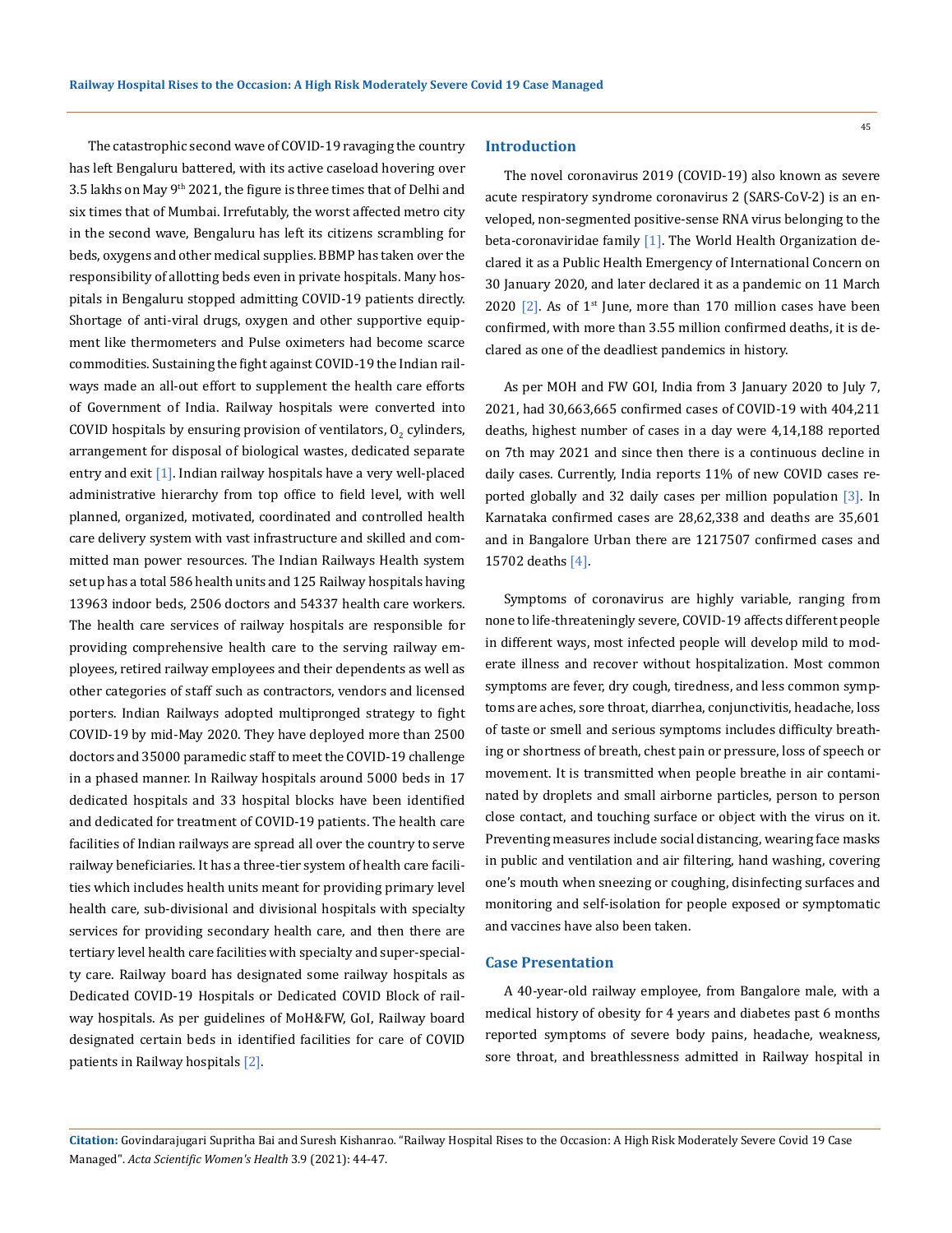Bangalore. The Railways Health system follows the MOH and FW, GOI guidelines for all national program implementations. The guidelines provided by Railway hospitals are to observe the patients' symptoms and clinical condition, monitor Temperature, pulse rate, Respiratory rate and SPO2. The primary health care providers refer the case in case of worsening of the symptoms/clinical conditions, to the designated center for further management. The Railways gave wide publicity for preventive steps like using mask, keeping safe distance, avoiding going into the crowds and frequent washing of hands with soap and water etc. or using disinfectants when that was not possible, the standard precautionary measures of COVID pandemic advocated by national authorities. One week ago the patient had developed mild symptoms like fever, tiredness and mild headache, after 3 days he developed sore throat and body aches, in home he used medications and self-healing treatment like paracetamol, Vit-C, steaming and multivitamins up to 7 days, on the  $7<sup>th</sup>$  day he developed symptoms like body pains, severe head ache and breathlessness, on that day he was tested RT-PCR positive for corona virus disease and next day on  $8<sup>th</sup>$  he got admitted in the Railway hospital by himself, as it is close by his house in railway quarters on 2/4/2021.

#### **Physical exam**

The findings noted by doctors are: a) Temperature of 101F, b) pulse rate 98 beats per minute, c) respiratory rate of 17 beats per minute, d) SPO $_{\rm 2}$  of 85%, e) blood pressure 135/80 mmHg, f ) weight 105 kg (BMI 37.5).

#### **Investigations**

i) Hb%-17.4 gm, ii) CBC-5700, iii) ESR-88 mm/hr, iv) FBS-220 mg/dl, v) Cholestrol-160 mg/dl, vi) D-Dimer- 211.0, vii) LDH-2085 IU/L, viii) ferritin-231.2 mg/ml, ix) platelet count-1.6L, x) S.creatinine-0.67 mg, xi) S.Bilirubin total-0.2 mg.

# **Treatment**

On first day of hospital 2/4/2021, doctors observed reducing of saturation levels about 84% and also increased fasting BS of about 220 mg/dL and PP BS 300 mg/dL, he was shifted into COVID-19 ICU ward by providing ventilator.

Oseltamivir 75mg given it helps to stop the spread of virus in body and it is given twice a day for two days,

- Aziwok 500 mg (contains azithromycin) it is an antibiotic, used to treat the bacterial infections of the respiratory system, once a day it is given,
- Monocef injection another antibiotic contains ceftriaxone it is given,
- HCQS (hydroxychloroquine) 400 mg and 200 mg were given twice in a day,
- Multivitamin is given daily once to treat the vitamins deficiency,
- Zinc 50 mg is given daily once for maintaining a healthy immune system.

#### **Prognosis**

First 3 to 5 days saturation levels were fluctuated between 86 to 91 and on later  $6<sup>th</sup>$  day, it came to normal 96% and patient shifted to general COVID-19 ward kept him observation for 4 days. On 12/4/2021 patient was discharged from hospital, and they prescribed him treatment and told the patient to take home quarantine for 14 days and to follow up for treatment.

#### **Follow up**

After 15 days follow up, patient had recovered fully and was advised to take multivitamin, zinc tablets for one month and to follow a good diet without more carbs, sugars, and fat for weight loss.

#### **Status as on 10 July 2021**

He still has post-COVID symptoms like muscular ache, mild headache. His blood sugar levels are still high at FBS-170 mg/dL and PPBS-220 mg/Dl.

## **Discussion**

COVID-19 is a serious infection that has led to thousands of cases of severe pneumonia and ARDS. Patients with obesity and diabetes are also at risk of severe COVID-19, complications, long term symptoms, increased BP and Blood sugar level and outcomes deaths across the globe  $[3]$ . As of now there is no approved treatments for the viral pandemic. Covid 19 Pandemic has led to disruption of lot many health services in India since April 2020 [4]. Various medications have shown to be effective. Standard protocol

**Citation:** Govindarajugari Supritha Bai and Suresh Kishanrao*.* "Railway Hospital Rises to the Occasion: A High Risk Moderately Severe Covid 19 Case Managed". *Acta Scientific Women's Health* 3.9 (2021): 44-47.

46